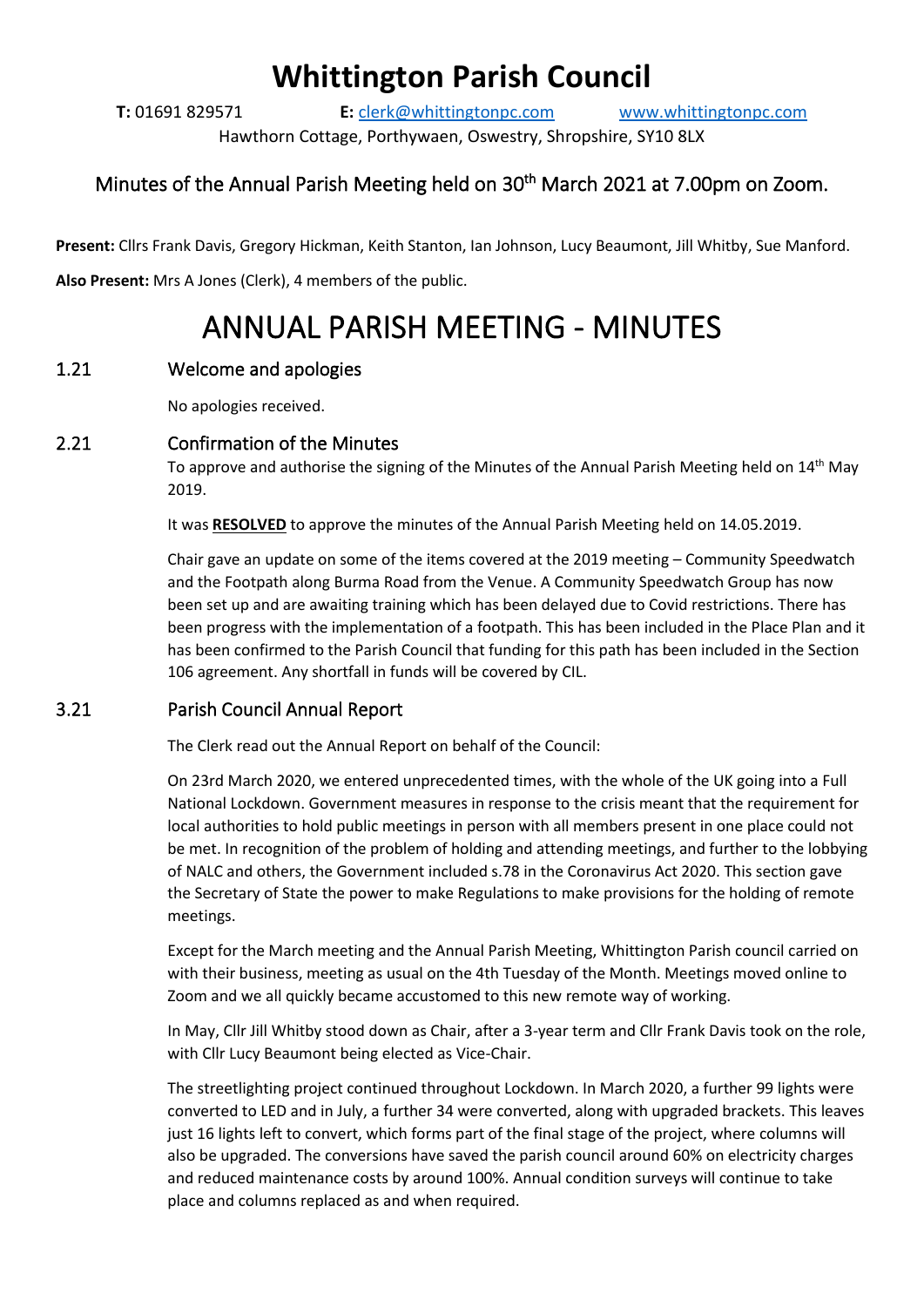Following the disappointment of the Christmas Lights in 2019, a wonderful contribution from the community meant that new lights could be erected on the tree, on the Three Trees Green – a big thank you to the community for part funding these. This year, the Parish Council added to the display further, by hiring six column mounted bracket lights and these were put around the Church Yard. The feedback on these was excellent so this is something the Parish Council is looking to expand on in 2021.

With the help of West Mercia Police, a Community Speedwatch group has now been formed in Whittington and once training can be carried out, the team will be out and about in the designated spots, recording speed data that will be analysed by the Safer Roads Team.

With further support from the Police and Crime Commissioner's Ambassador Fund, the Parish Council have been able to install two more Vehicle Activated Signs – one in Pen-y-Bryn and another in Babbinswood.

The deteriorating condition of Station Road has continued to be at the forefront of complaints and the news that it has been included in Shropshire Council's Capital Funding Programme for resurfacing in April is welcomed.

In these difficult times, the Parish Council has continued to support the community through grants and donations. The Parish Council continue to support Whittington Youth and in 2020 this was through a Grant to fund the Youth Club and an additional grant to fund a Holiday Club. At the most recent member in March, the council approved another grant to help support the 2021 Easter Holiday Club. Donations have also been made to The Brownies, The Community Centre, The Senior Citizen's Hall, The Castle, Friends of Whittington Cemetery and Oswestry Men's Sheds. The Parish Council have also earmarked a £4000 grant to be paid in 2021, to the Castle, to support with the development of a new toilet block. The Castle is a big tourist draw to the area and sadly it has lost so much funding and income due to the pandemic with the cancellation of almost all of its planned events in 2020.

The playground at Fitzgwarine was closed during the first lockdown, but has remained open since. Early 2020, the swing was replaced and more recently an order has been placed to replace the grassmats beneath the 3-point swing. The Council are in the process of collating feedback on the Play Area to find out from its users what improvements they would like to see in 2021.

The development at Castle Keep has brought new residents to the Parish. The Parish Council were asked to offer names for the roads in the development, and these were agreed by Shropshire Council. Cygnet Close and Rowson Road (after local teacher Mrs Jean Rowson) were the first roads to be developed, they will be followed by Molesworth Way and Mellor Meadows, in tribute to Doug Molesworth and Ian Mellor, when Phases 2 and 3 are completed. The new Community Car Park at this end of the Village is a welcomed addition and the Parish Council are currently working to improve the lighting of this area.

As we move into the 2021/22 Financial Year, the Parish Council has lots of projects and plans to be progressing with and these were agreed and recorded in the Parish Council's Project Plan, a copy of which can be found on the website. All the yearend accounts for 2020/21 will also be available on the website shortly.

We are now in the pre-election period which runs up until the elections on 6th May. If anyone is interested in becoming a councillor or would like to find out more, feel free to ask questions in the public forum or ring / email me.

On behalf of us all at the Council, we would like to thank the residents of the Parish for your support over the last 12 months and we look forward to 2021 with renewed optimism that life may soon return to "normal".